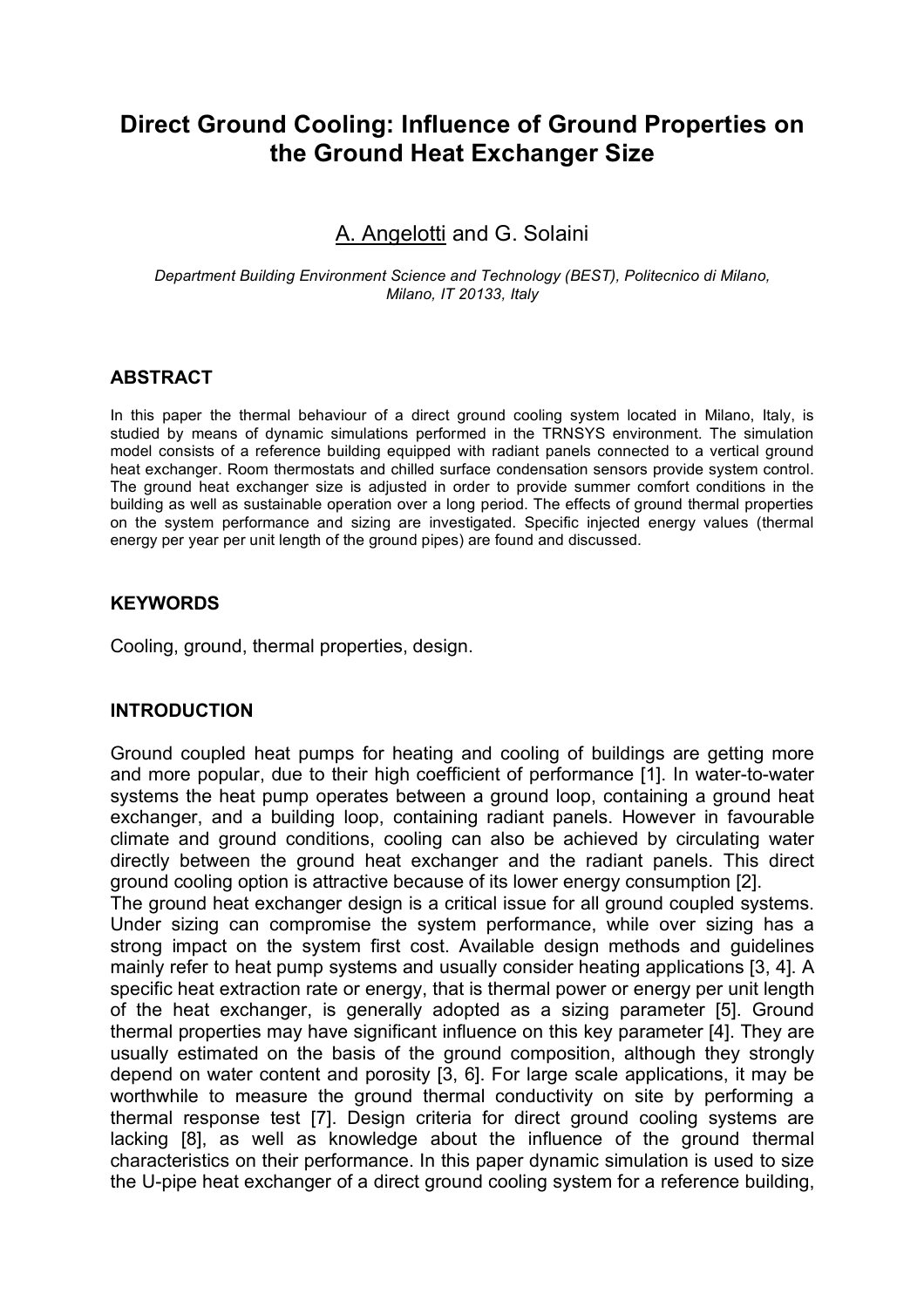as a function of the ground thermal properties. The thermal energy injected per unit length is found and discussed.

## **REFERENCE SYSTEM**

The model system is a two storey residential building equipped with radiant floors connected to a vertical ground heat exchanger. The building has a total surface of about 100  $\mathrm{m}^2$  and is located in Milano, in the Northern part of Italy. Typical residential gains due to occupants and equipment are considered. Chilled floors are made of plastic pipes (outside diameter 1.7 cm, pipe-to-pipe spacing 10 cm) in a concrete slab, with backside insulation. The ground heat exchanger is made of a polyethilene U-pipe inserted in a borehole backfilled with grout (borehole diameter 12 cm; U-pipe outside/inside diameter 3.2/2.6 cm; grout thermal conductivity 1.5 W/(mK)). Water circulates in the closed loop by means of a pump. Three thermal zones can be identified in the building. Each one is provided with a room thermostat and a dew point sensor on the floor. Every zone system is switched off whenever the air temperature in the zone is below  $T_{\text{set}}=24.5^{\circ}\text{C}$  or a condensation risk on the chilled floor is detected. The system layout is shown in Figure 1.



Figure 1 : direct ground cooling system layout

## **SIMULATION TOOL**

The building and the direct ground cooling system are modelled using the well known dynamic simulation software TRNSYS 16 [9]. Within TRNSYS every component is described by a specific routine, called "type", that can be either a standard or a userwritten one. Types are then linked together. The standard Type 56 Multizone Building Model is used here for the building. Radiant panels are simulated as "active layers" within the Type 56. The ground heat exchanger is modelled through the TRNVDSTP non standard type [10]. This type calculates the heat transfer between the fluid in the pipes and the surrounding ground, as well as the conduction in the ground. The climatic influence of the outside air wave is taken into account as a boundary condition at the ground surface. The temperature increase with depth due to the geothermal flux is described through a thermal gradient. For Milano an average surface temperature of 11.8°C, corresponding to the annual mean air temperature,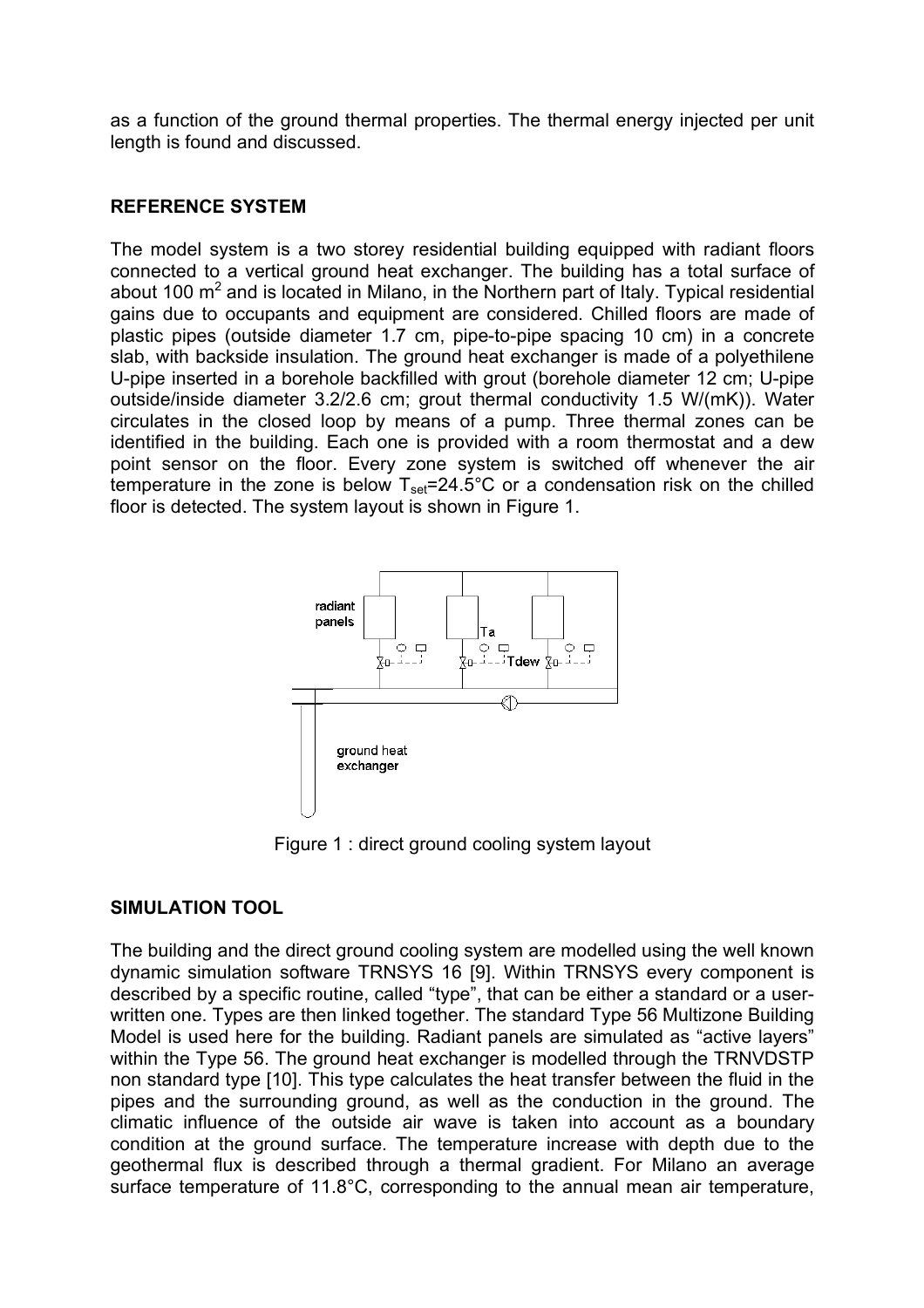and a geothermal gradient of 0.02 °C/m are chosen. Weather data are taken from a Milano typical meteorological year.

## **METHODOLOGY**

The U-pipe depth in the ground H is the sizing parameter. In order to assess the proper H for each type of ground, the direct ground cooling system operation and its effects on the comfort conditions in the building are simulated. The cooling system is assumed to work for the whole summer, from June to August. Since a sustainable design should take into account the effects of heat injection into the ground year after year, the system is simulated for a time period of 30 years. No winter use of the ground heat exchanger by means of a heat pump is assumed, so that sustainable operation is based only on the natural recharge of the ground.

The following methodology is proposed to measure the comfort conditions on a summer scale and to size the ground heat exchanger. At every simulation time step the Predicted Mean Vote (PMV) is calculated from the simulation outputs. Then a mean value <PMV> and a mean standard deviation Δ over the summer period are calculated. According to the international standard ISO 7730 [11], a "class B" thermal environment corresponds to the condition  $|PMV| \le 0.5$  or PPD  $\le 10\%$ . Then the ground heat exchanger length H is adjusted in order to reach, throughout the 30 years period, the following condition:

$$
\langle PMV \rangle + \Delta \leq 0.5 \tag{1}
$$

According to literature [3, 6, 12, 13], for a given rock or soil type a range of values for thermal conductivity  $k_q$  and capacity  $C_q$  are found. Beside the ground composition and physical structure, these properties are affected by its porosity and water content. Consequently, knowing the ground type limits very little the thermal properties. In this study seven representative ground types, identified by as many pairs of thermal properties  $(k<sub>g</sub>, C<sub>g</sub>)$ , are used. The ground types are listed in Table 1 together with other relevant thermal properties, namely the diffusivity  $\alpha_{q}$  and the admittance  $(k_{g}C_{g})^{1/2}$ .

| Ground type | rα       |                                                         | $\alpha_\mathtt{q}$          | 172                                                                  |
|-------------|----------|---------------------------------------------------------|------------------------------|----------------------------------------------------------------------|
|             | [W/(mK)] | $\overset{\mathsf{L}_{\mathsf{g}}}{\mathsf{[MJ/m^3K]}}$ | $[m^2/s]$                    | $(k_{\rm g}C_{\rm g})^{1/2}$ [Ws <sup>1/2</sup> /(m <sup>2</sup> K)] |
|             | 0.5      |                                                         | $5.0 \cdot 10^{-7}$          | 707                                                                  |
| 2           | 0.5      | 1.5                                                     | $3.3 \cdot 10^{-7}$          | 866                                                                  |
| 3           |          | 2                                                       | $5.0 \cdot 10^{-7}$          | 1414                                                                 |
| 4           |          | 3                                                       | $3.3 \cdot 10^{-7}$          | 1732                                                                 |
| 5           | 2        | 2                                                       | $1.0\cdot\overline{10^{-6}}$ | 2000                                                                 |
| 6           | 2        | 3                                                       | $6.7 \cdot 10^{-7}$          | 2449                                                                 |
|             |          | າ                                                       | $1.5 \cdot 10^{-6}$          | 2449                                                                 |

TABLE 1 Ground types and properties (thermal conductivity k<sub>g</sub>, volumetric capacity  $\rm C_g$ , diffusivity  $\rm \alpha_g$ , admittance (k<sub>g</sub>C<sub>g</sub>)<sup>1/2</sup>)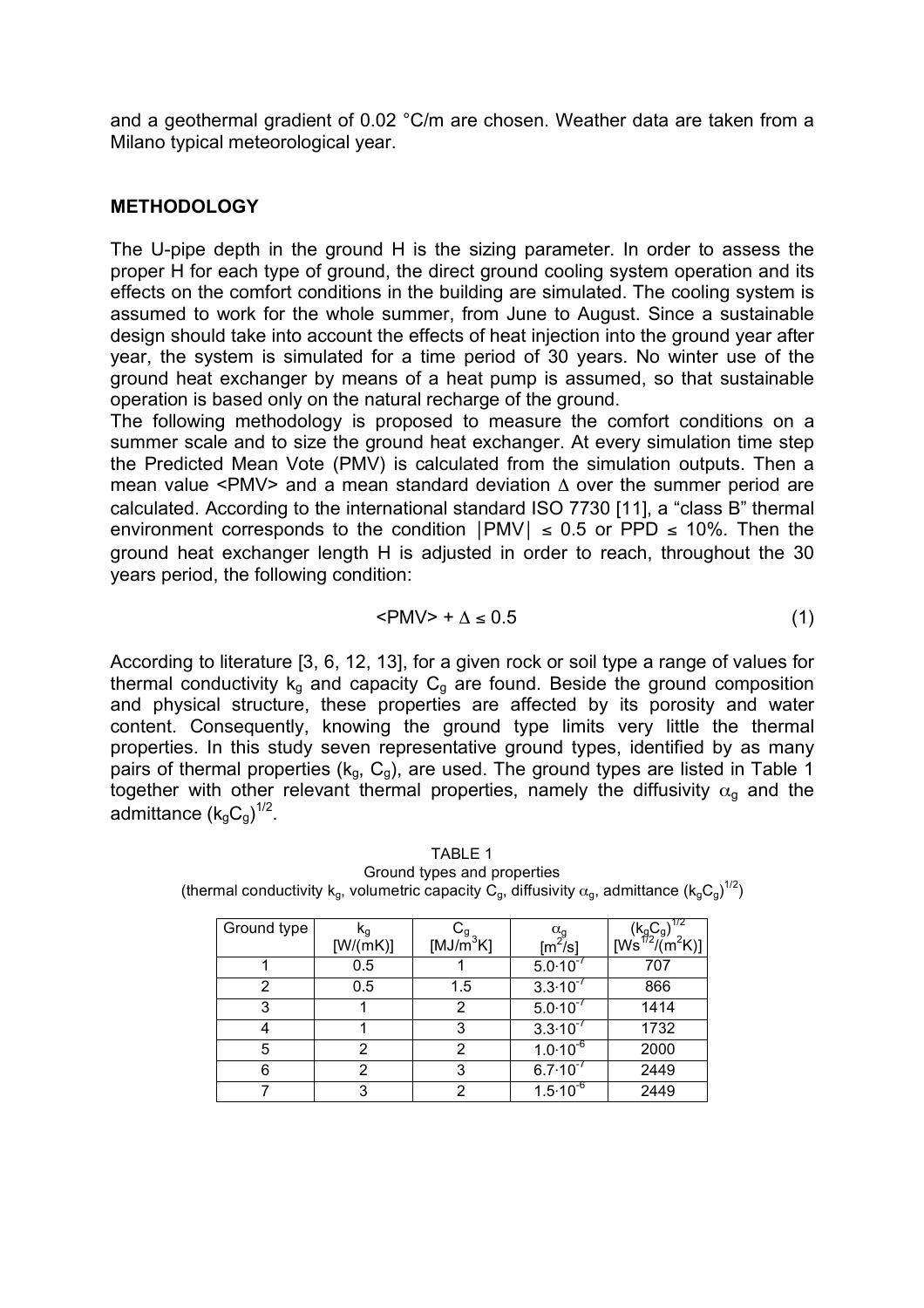## **SIMULATION RESULTS AND DISCUSSION**

For every ground type, simulation outputs can be summarized by a graph showing the <PMV> versus the U-pipe length H. Figure 2 shows this behaviour for ground type 1 at the 1<sup>st</sup> summer of operation. Bars around <PMV> represent  $\pm \Delta$ . At H=0 the <PMV> gives the free-floating condition in the building. The total energy injected into the ground in the whole summer E is also plotted.



Figure 2 : <PMV> and total energy injected E versus ground heat echanger length H at the 1<sup>st</sup> summer of operation for ground type 1.

Then for every ground type a proper heat exchanger length, satisfying the condition expressed in Eqn.1, is found and reported in Table 2. The comparison between comfort conditions at the  $1<sup>st</sup>$  and at the  $30<sup>th</sup>$  year of operation, also available in Table 2, shows a substantial stability of the direct ground cooling systems performance. This result is analogous to the one obtained by other authors [14] for a single borehole used to extract heat from the ground with a heat pump. Sustainable operation may be expected as long as the ground heat exchanger is made of a single or a few boreholes, with no or little thermal interaction among neighbour boreholes. Table 2 shows that ground thermal properties strongly influence the ground heat exchanger size: in case of ground type 1 the required length is 4 times the one required for ground type 7.

| Ground type | Ground heat exchanger | $\langle$ PMV $>$ $\pm \Lambda$ | $<$ PMV $>$ $\pm \Lambda$ |
|-------------|-----------------------|---------------------------------|---------------------------|
|             | length $H(m)$         | at 1 <sup>st</sup> year         | at 30 <sup>th</sup> year  |
|             | 160                   | $0.07 \pm 0.37$                 | $0.09 \pm 0.39$           |
| っ           | 150                   | $0.07 \pm 0.37$                 | $0.08 \pm 0.39$           |
| 3           | 80                    | $0.07 \pm 0.37$                 | $0.09 \pm 0.38$           |
| 4           | 80                    | $0.06 \pm 0.37$                 | $0.07 \pm 0.38$           |
| 5           | 60                    | $0.06 \pm 0.37$                 | $0.06 \pm 0.37$           |
| 6           | 50                    | $0.04 \pm 0.36$                 | $0.04 \pm 0.36$           |
|             | 40                    | $0.08 \pm 0.37$                 | $0.08 \pm 0.38$           |

TABLE 2 Ground heat exchanger size and comfort index for different ground types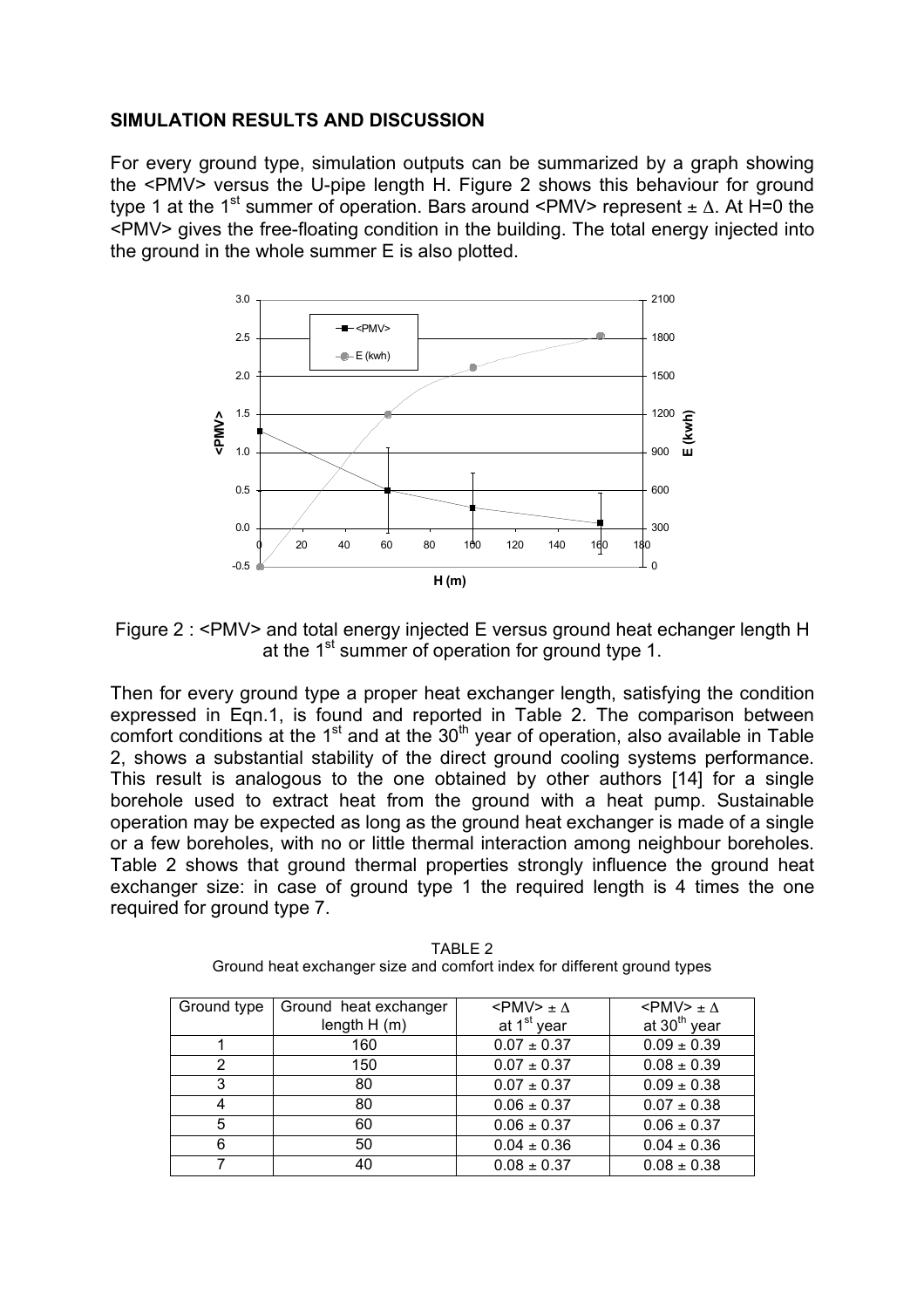The importance of thermal properties may also be studied by setting the ground heat exchanger size and by comparing its performance in different grounds. As already mentioned, the thermal power or the thermal energy per unit length are generally used as performance parameters for ground coupled heat pumps [4, 5]. Then in this study the thermal energy injected into the ground in a summer per unit length E/H is calculated. However, as shown in one case in Figure 2, E is not a linear function of H, since the temperature difference between the water and the ground decreases with depth. Consequently E/H represents an average value over H that varies with H. Here E/H is calculated for H=60m and H=100m and is plotted as a function of thermal conductivity  $k_g$  (in Figure 3) and thermal admittance  $(k_gC_g)^{1/2}$  (in Figure 4).



Figure 3 : Specific injected energy per year E/H vs ground conductivity  $k<sub>q</sub>$ .



Figure 4 : Specific injected energy per year E/H vs ground thermal admittance  $(k_\text{g}C_\text{g})^{1/2}$ .

A qualitative comparison between the E/H values found here and the ones obtained by other authors [8] can be carried out. They report an E/H ranging from 20 to 40 kwh/m per year, but assume that a heat pump operates in winter with the same ground heat exchanger, enhancing the summer performance. A qualitative comparison with E/H values characteristic of ground source heat pumps used for